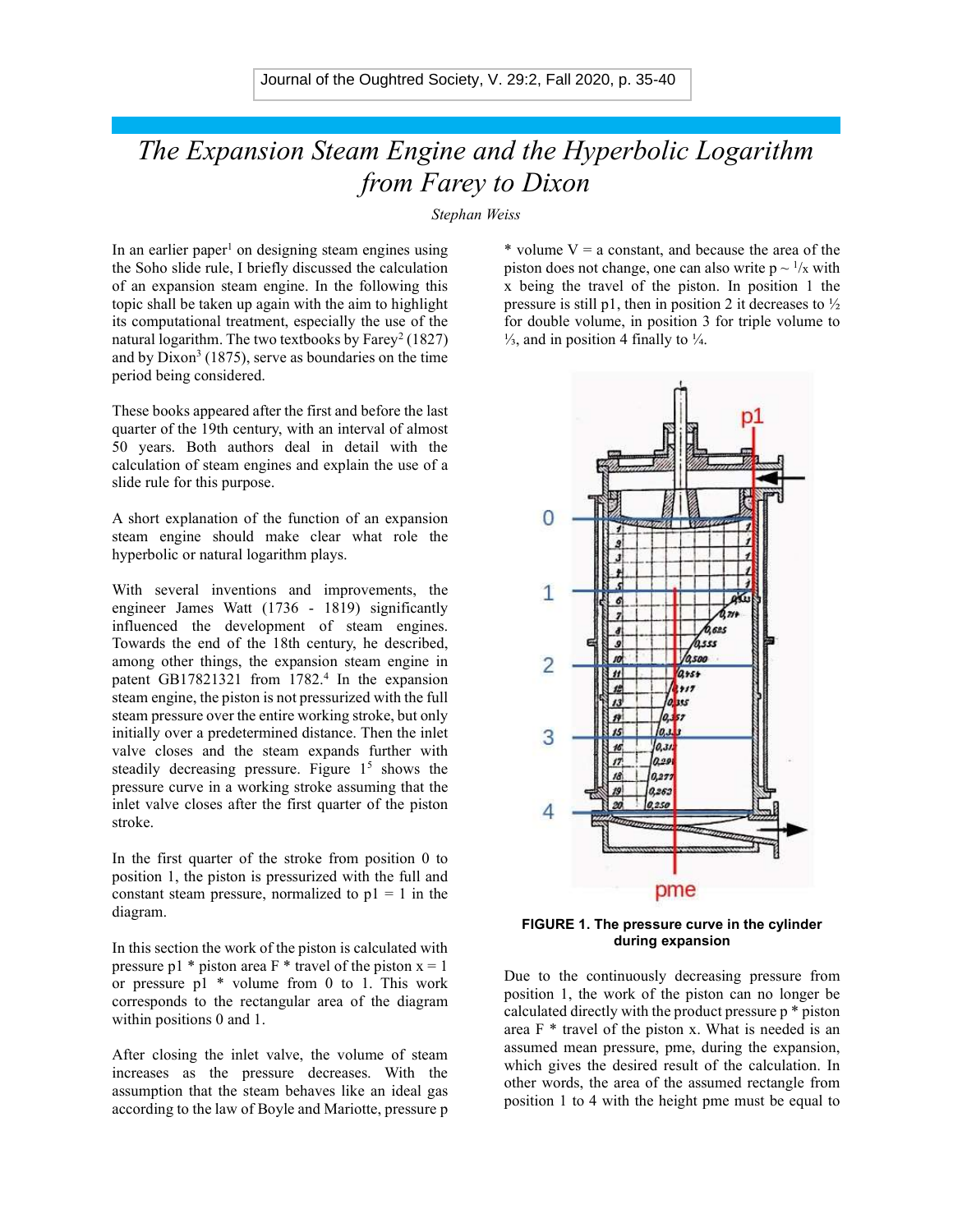the crosshatched area under the pressure curve shown in Figure 1.

A solution results from the fact that the pressure gradient  $p \sim 1/x$  represents a hyperbola, here in a rectangular coordinate system. Then the area under the curve from  $x = 1$  to  $x = t$  corresponds to the natural logarithm  $ln(t)$ . See Figure 2.<sup>6</sup> With  $ln(4) = 1.386$  one obtains the mean pressure pme =  $ln(4)/3 = 0.462$  and the work of the piston over the whole stroke is  $(1^*p1)$  $+ 3$ \*pme)\* piston area F = 2.386\*F.

Often the piston area  $F = 1$  is also set, because then it is easier to compare pressures and work under different conditions.

If the piston is subjected to full pressure for a fraction other than a quarter of its stroke, other numerical values will result.



FIGURE 2. The hyperbola  $f(x) = 1/x$ 

It should be noted that Watt does not follow this approach. He determined the mean pressure by summing up 15 ordinates as stripes of equal widths and with their respective pressures below the hyperbola.

On the basis of the calculated results, Watt points out the advantage of the expansion steam engine. If the full steam pressure is applied to the piston only over a quarter of its stroke and not over the entire length of its stroke, the coal consumption for steam generation is reduced to a quarter, but the work of the piston only to slightly more than half.

With smaller ratios of full pressure to expansion the advantage becomes even greater, but then other technical problems arise.

One restriction must be taken into account. The calculation does not exactly give the average pressure, because steam is not an ideal gas, because the temperature of the cylinder does not remain constant, and above all because opening and closing of the valves influence the pressure curve and the remaining steam in the pipe from the valve to the cylinder also plays a role. For this purpose, further calculations or correction factors based on experience with previously built machines must be applied.

To calculate an expansion steam engine, the engineer and patent attorney John Farey Jr. (1791 - 1851), used the natural logarithm. In the past, the logarithm to the base e was also called the hyperbolic logarithm because it quantifies areas under the hyperbola, as shown above.

Farey takes text passages from the Ecyclopedia Britannica into his work. Towards the end of the 18th century, not all engineers had a table of the natural logarithm:

"As few professional engineers are possessed of a table of hyperbolic logarithms, while tables of common logarithms are, or should be, in the hands of every person who is much engaged in mechanical calculations, the following method may be practised.<sup>7</sup>ʺ

The "following method" referred to above is the conversion of  $log(x)$  to  $ln(x)$  by using the multplier 2.30258 thus:  $ln(x) = 2.30258...*log(x)$ . It is used in the next calculation example.

The force on the piston at maximum pressure is 6333 lbs. The stroke is 6 ft long, and after 1.5 ft the steam supply is shut off. This results in  $6/1.5 = 4$ ;  $log(4) =$ 0.602;  $ln(4) = log(4) * 2.3026 = 1.386$ ;  $1 + 1.386 =$ 2.386; 6333 lbs \* 2.386 = 15110 lbs "Accumulated Pressure"<sup>8</sup>. The result does not have a unit for work commonly used in technical fields, because the unit of length corresponds to the piston stroke without expansion.

As a working aid, Farey provides a table<sup>9</sup> of the socalled hyperbolic logarithms from 1 to 10 in increments of 0.05, 10 to 100 in increments of 5, plus 1000 and 10,000.

Farey explains a variety of different calculations that may occur during the design of a steam engine. He uses a slide rule of the  $Soho<sup>1</sup>$  type and the version he has improved. A scale of the natural logarithms on the slide rule is not mentioned anywhere in his work.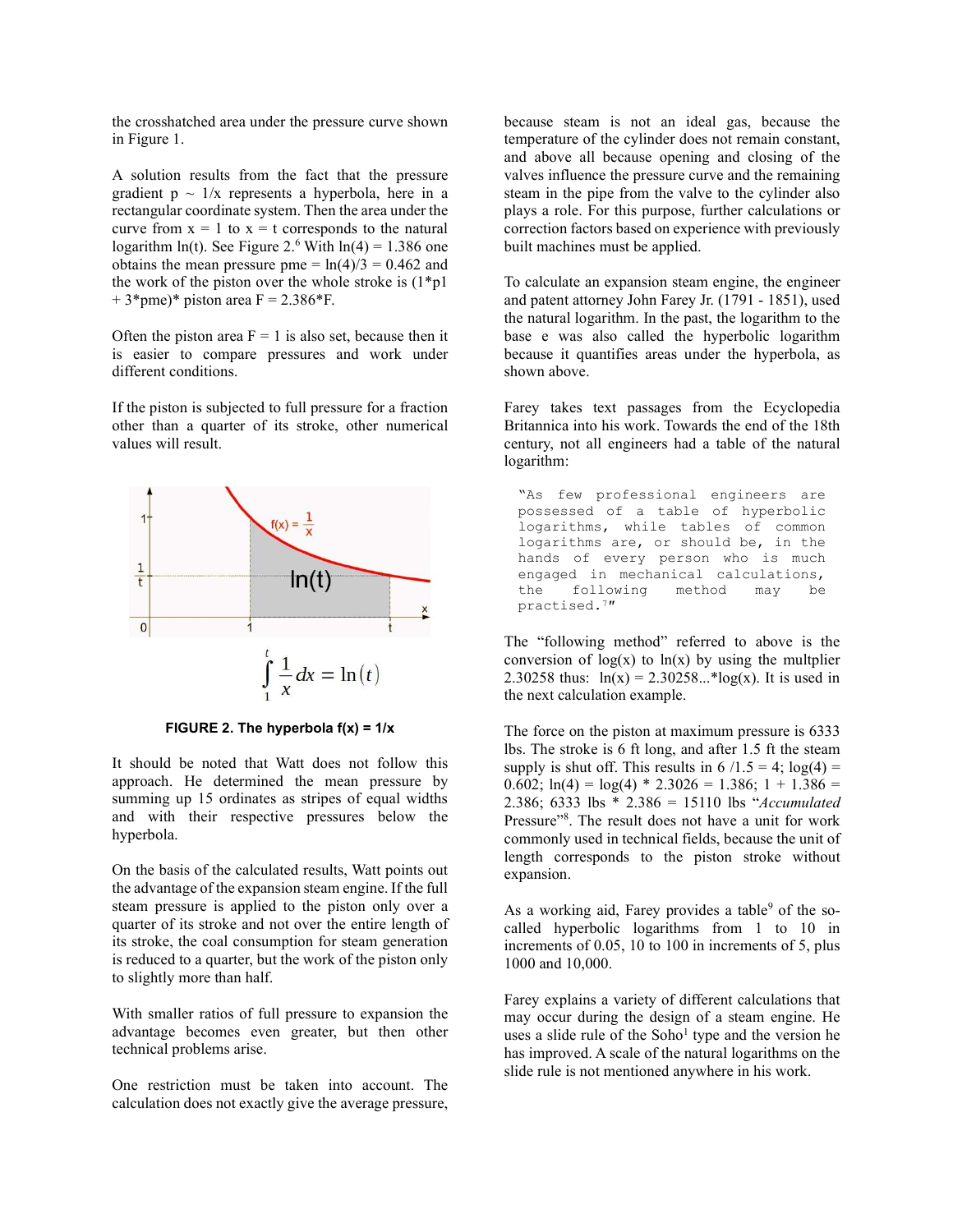|           | Diagramme spécial pour le tiroir direct. |                      |
|-----------|------------------------------------------|----------------------|
| Ech. sup. | (2,30258)                                | Logarithme népérien  |
|           | (1)                                      | Logarithme de Briggs |

## FIGURE 3. Conversion of Logarithms by Benoît

In a mathematical or technical textbook that makes use of logarithms, their definition, or at least an explanation of them, should not be missing. Farey shows that the logarithm of a number is the exponent in a power of 10 that produces exactly that number. At the same time, he uses the historical definition,

"LOGARITHMS are a series of artificial numbers, adapted in a particular<br>manner to a series of real manner to a series of real manner<br>numbers,..."<sup>10</sup>

This view had already been used by John Napier (1550 -1617), who calculated the first usable logarithm table and published it in 1614. He used it as an explanation besides the term logarithm.<sup>11</sup>

In the course of the 19th century, the natural logarithm is either taken from such tables or calculated from the common logarithm. The engineer Martin Benoît shows in his explanations of the slide rule from the middle of the 19th century<sup>12</sup> how to proceed in this case. On p. 436 he gives a simple sketch on how to set the slide rule<sup>13</sup>, as was common at that time. See Figure 3.

Because the accuracy of the slide rule is limited to a few digits, Benoît refers to the tables by Callet.<sup>14</sup> Among other tables, they contain the 1 to 100 times conversion factors from base ten logarithms to natural and vice versa, given to 23 decimal places.

A scale on the slide-rule divided according natural logarithms is also not mentioned by Benoît.

In the time between Farey and Dixon little changes in this regard. It is noteworth that during this interval, in 1859, Amédée Mannheim, an officer in the French Army, and a mathematician, introduced a new slide rule design which uses the scales A,B and C,D, but in a different arrangement compared to James Watt's Soho slide rule, which was the most common type of slide rule in use at that time. The Mannheim slide rule may not have been the first slide rule to have a cursor, but it was the first to require it. Some versions of the Mannheim slide rule also have trigonometric scales, and a scale of logarithms to base 10. The natural logarithm plays almost no role.

The subject of calculating an expansion steam engine with the aid of a slide rule adapted for technical purposes is taken up again in a textbook<sup>3</sup> in 1875. The engineer Thomas Dixon, already mentioned above, focuses in his treatise on the novel design of his slide rule.<sup>15</sup> He describes the design and arrangement of the scales on it and explains its use with examples from practical mathematics, technical mechanics, and also in the design of steam engines.

First, Dixon discusses the special nature of logarithms. Like Farey before him, he draws on the historical comparison of an arithmetical sequence with geometric sequences and derives from this,

"And logarithms being artificial numbers so contrived that the sum of the Logs. of any two numbers = the Logarithm of the Product of those numbers..."<sup>16</sup>

He continues with the conversion of divisions to subtractions and so on. It is astonishing how long historical interpretations survive even in mathematics. Only later does he addresse the logarithms of Briggs with their assignments:  $log(1)=0$ ;  $log(10)=1$ ;  $log(100)=2$  and so on.

After this introduction he starts talking about his slide rule. The dimensions of the slide rule are 19 1/2" x 2  $1/4$ " x 5/8" (49.5 x 5.7 x 1.95 cm).<sup>17</sup> In the preface Dixon mentions the company Aston and Mander in England as the manufacturer. See Figures 4 and 5.

The front face of the slide rule is labeled "No. 1", and has the following scales (from top to bottom):

**CUBE ROOT** 1...10 =  $\sqrt[3]{N}$  $(s) N 1...10...100...1000$ A like N  $(s)$  B and C like N **SO.RT D** 1...10...31.62 =  $\sqrt{N}$ 

The scales marked with (s) in the above list are on 2 slides which are only visible and effective on the front side.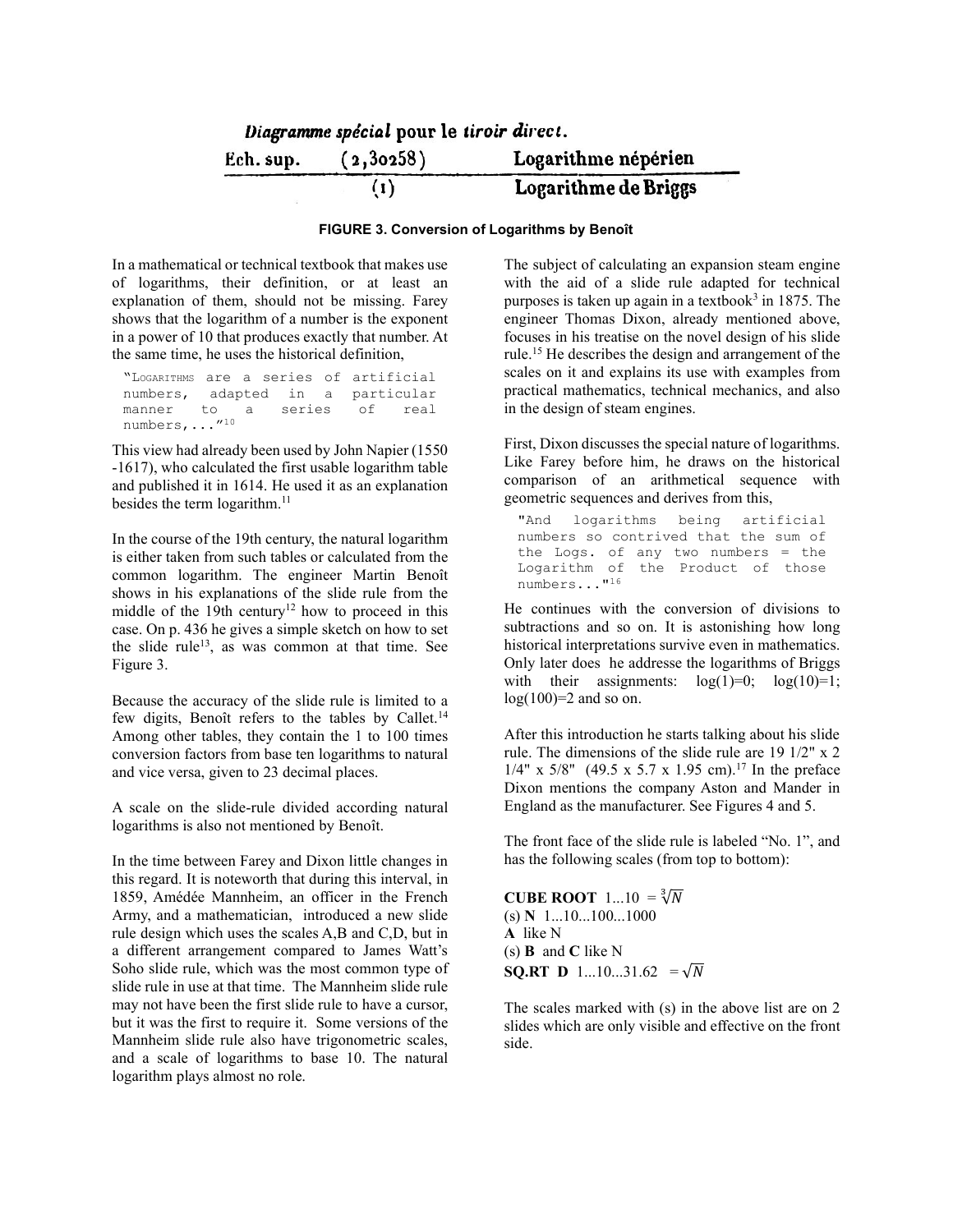| O C       | CUBE ROOT      |                |             |                          |                |                |                            |                |                |                |   |                         |    |                               | 2               |            |                |   | 5        |                | $\overline{3}$ |
|-----------|----------------|----------------|-------------|--------------------------|----------------|----------------|----------------------------|----------------|----------------|----------------|---|-------------------------|----|-------------------------------|-----------------|------------|----------------|---|----------|----------------|----------------|
| <b>I</b>  |                | N <sub>1</sub> |             |                          |                |                | $\boldsymbol{2}$           |                | $\mathfrak{B}$ |                | 4 | 5 <sup>1</sup>          | 6  | $\mathbf{r}$                  | 9<br>8          | 10         |                |   |          | 2              |                |
|           |                | A <sub>1</sub> |             |                          |                |                | 2                          |                | $\overline{3}$ |                |   |                         | 6  |                               |                 |            |                |   |          |                |                |
| $\bullet$ |                |                |             |                          |                |                | $\boldsymbol{\mathcal{D}}$ |                | $\mathfrak{B}$ |                | 4 | 5                       |    |                               |                 |            |                |   | HINNES   | $\overline{2}$ |                |
|           |                |                |             | 305538555888888888888888 |                |                |                            | $\overline{5}$ |                |                | 2 |                         |    |                               | 2               |            | 5              |   | 4        | 5              | $\overline{5}$ |
|           | $S_2.R_T.D1$   |                |             |                          |                |                |                            |                |                |                |   |                         |    |                               |                 |            |                |   |          |                |                |
|           |                |                |             |                          |                |                |                            |                |                |                |   |                         |    |                               |                 |            |                |   |          |                |                |
|           | Б              |                | $4\epsilon$ |                          |                |                |                            | $\mathbf{5}$   | Б              |                | 6 |                         | r7 |                               | 8               | Б          | 9              |   |          |                | N9.            |
|           | $\overline{4}$ | 5 <sup>5</sup> | 6           | $\overline{7}$           | 8              | $\mathbf{9}$   | 100                        |                |                | $\mathbf{z}$   |   | $\overline{\mathbf{3}}$ |    | $\overline{4}$                | $\overline{5}$  | $\epsilon$ | $\mathcal{L}$  | 8 | $\Theta$ | 1000           | $\epsilon$     |
|           | 4 <sub>1</sub> | 5              | $\epsilon$  | $\overline{r}$           | 8              | $\overline{9}$ | 100                        |                |                |                |   | 3                       |    |                               | $\overline{5}$  |            | $\overline{7}$ | 8 | 9        | 1000           |                |
|           | 4 <sub>1</sub> | 5 <sub>5</sub> | $6 \,$      | $\overline{7}$           | $\overline{8}$ | $\overline{9}$ | .00                        |                |                | $\overline{2}$ |   | $\overline{\mathbf{3}}$ |    | $\overline{4}$<br><b>MEAN</b> | $5\overline{5}$ | 6          | $\overline{7}$ | 8 | $\Theta$ | 1000           |                |

Figure 4. The Front of the Dixon Slide Rule



Figure 5. The Back of the Dixon Slide Rule

The back, marked "No. 2", carries from top to bottom the scales:

**COM.LOGS**  $0...1,0 = log(NUMBERS)$ NUMBERS 1...10  $HYP.LOGS$  0...2,3 = ln(NUMBERS) **COSINES**  $90^{\circ}$ ... $0^{\circ}$  = cos(), related to the scale NUMBERS below

SINES  $0^{\circ}$ ...90° = sin(), same. NUMBERS 0...1

The lower edge is labeled "No. 3" and has rulers divided in ¾ inch, 1 inch, and 1.5 inch increments. The upper edge is labeled "No. 4" and has rulers divided in  $\frac{1}{4}$  inch and  $\frac{1}{2}$  inch increments.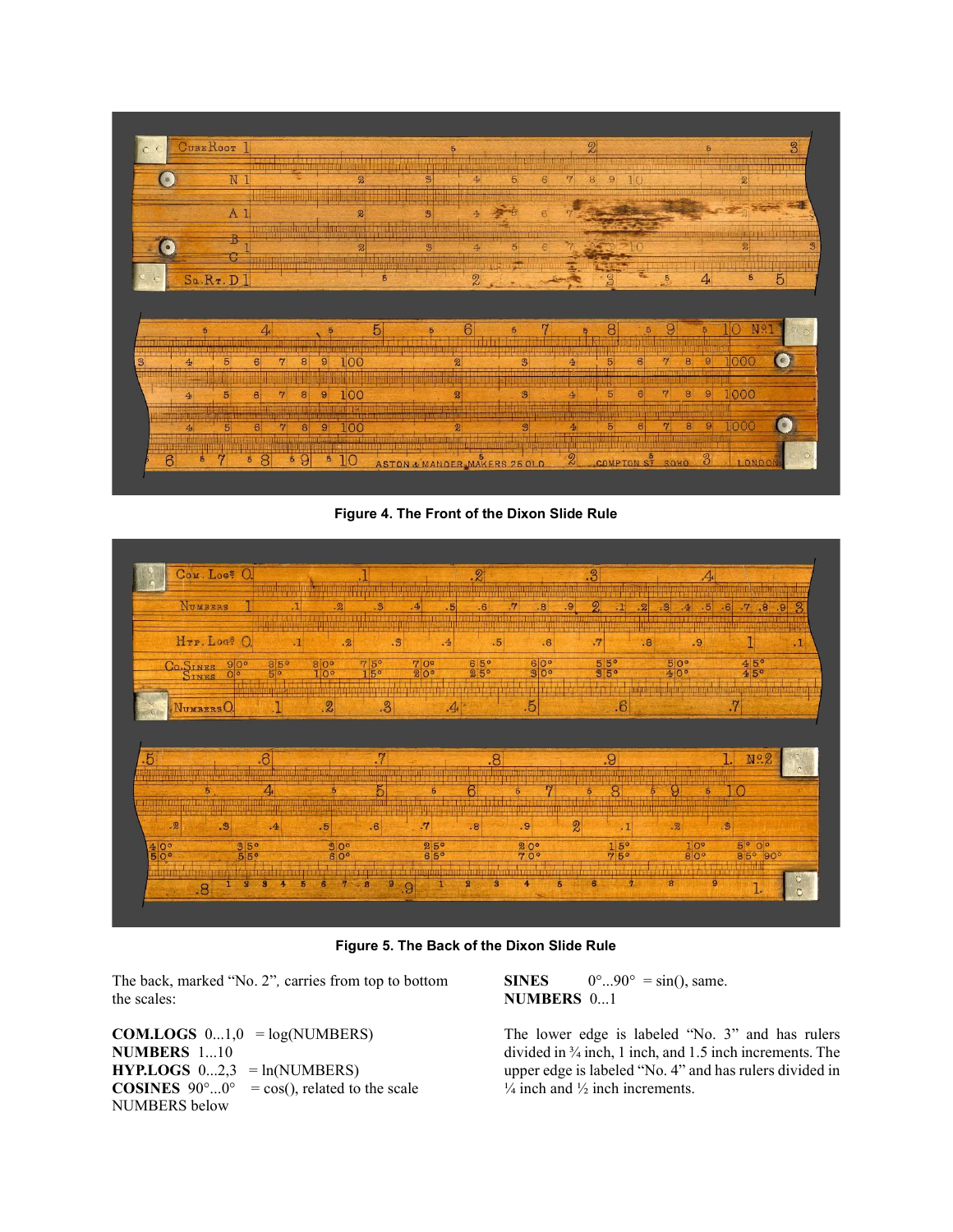With the additional scales and their arrangement, Dixon's scale layout differs significantly from the other slide rules offered at that time. This is especially true for the scales of natural and hyperbolic logarithms. Contemporary descriptions explicitly emphasize the new composition. For example, the collection catalogue of the South Kensington Museum from 1876 writes about the slide rule

"Slide Rule, of boxwood, arranged by Mr. Dixon, Lowmoor Ironworks. Aston & Mander. In addition to the lines of the ordinary slide rule this instrument contains: Lines of common and hyperbolic logs and numbers. Lines of sines, cosines, and numbers. Lines of cubes and roots, direct."<sup>18</sup>

Dixon compares the design of his instrument with the existing ones and highlights the extended application possibilities:

"...and as the arrangement now proposed and hereafter described has its lines A,B,C,D similarly marked to the Soho and Routledge, so the operations (concerning those lines only) will be alike for all three; while the lines on the proposed instrument, extra to A,B,C,D, have a special application to purposes of calculations hereafter explained, for which the other two instruments are not adapted."<sup>19</sup>

Some years later, a technology magazine evaluates Dixon's slide rule in an exhibition:

"Dixon shows his 'triple radius double slide rule' with which very complex operations may be readily performed."<sup>20</sup>

When looking through Dixon's sample calculations, three groups of tasks stand out for which his slide rule should be suitable. These are:

1. the treatment of powers with fractional exponents, as they occur in mechanics,

2. calculations composed of multiplications, divisions and roots with several numerical values,

3. calculations in connection with the hyperbolic logarithm without intermediate calculations and without the use of a logarithm table. This is especially true for the design of expansion steam engines. For this he gives five example calculations.<sup>21</sup>

The first example is as follows:

The maximum pressure is 30 lbs. per sq.inch and the stroke is 60 inches. After 20 inches, the steam supply is stopped. What is the average pressure over the entire stroke?

1. 60/20, "Or, by Slide Rule, 60 on A - 20 on N or B gives 3 on A for the number of times the steam is expanded." At some points in the text, Dixon specifies the slide rule setting.

2. On the back of the slide rule, the value 1.098 on the scale Hyp.Log is read off for 3 on the scale Num.

3. The normalized work over the entire stroke is  $1+1.098 = 2.098$ , thus the average pressure over the entire stroke is 2.098/3=0.7 lbs per sq.in.

4. The mean pressure over the entire stroke is 0.7\*30=21 lbs. per sq.in.

The scale Hyp.Log is used like a graphical logarithm table on the slide rule, more is not possible because of its placement on the back of the slide rule, which has no slides.

As far as is known, Dixon was the first to place a scale of natural logarithms on a slide rule. This is why his work does not contain a tabular list of natural logarithms, but instead a separate chapter on hyperbolic logarithms as well as numerous examples of reading this scale.

The reason for adding the natural logarithms scale is clearly its use for the calculation of expansion steam engines.

Although no longer necessary with this new scale, Dixon also demonstrates the usual calculation of the natural logarithm:

"Common Log. on  $A + 2.3$  on N or  $B = Hyp$ . Log. on  $A.$ <sup>"22</sup>

Besides the Soho slide rule as a whole, the scale of the natural logarithms is another example of how a slide rule can be adapted to the requirements of mechanical engineering.

In the post-Dixon era, a scale of the natural logarithms is very rarely applied to slide rules. With the beginning of the 20th century it appears in a modified version as log-log or LL scales. But that is another story.

Notes (all hyperlinks tested and working as of 21 Jan 2021)

1. Weiss, Stephan, The Design of a Steam Engine by Means of the Soho Slide Rule, Journal of the Oughtred Society 28:2, Fall 2019.